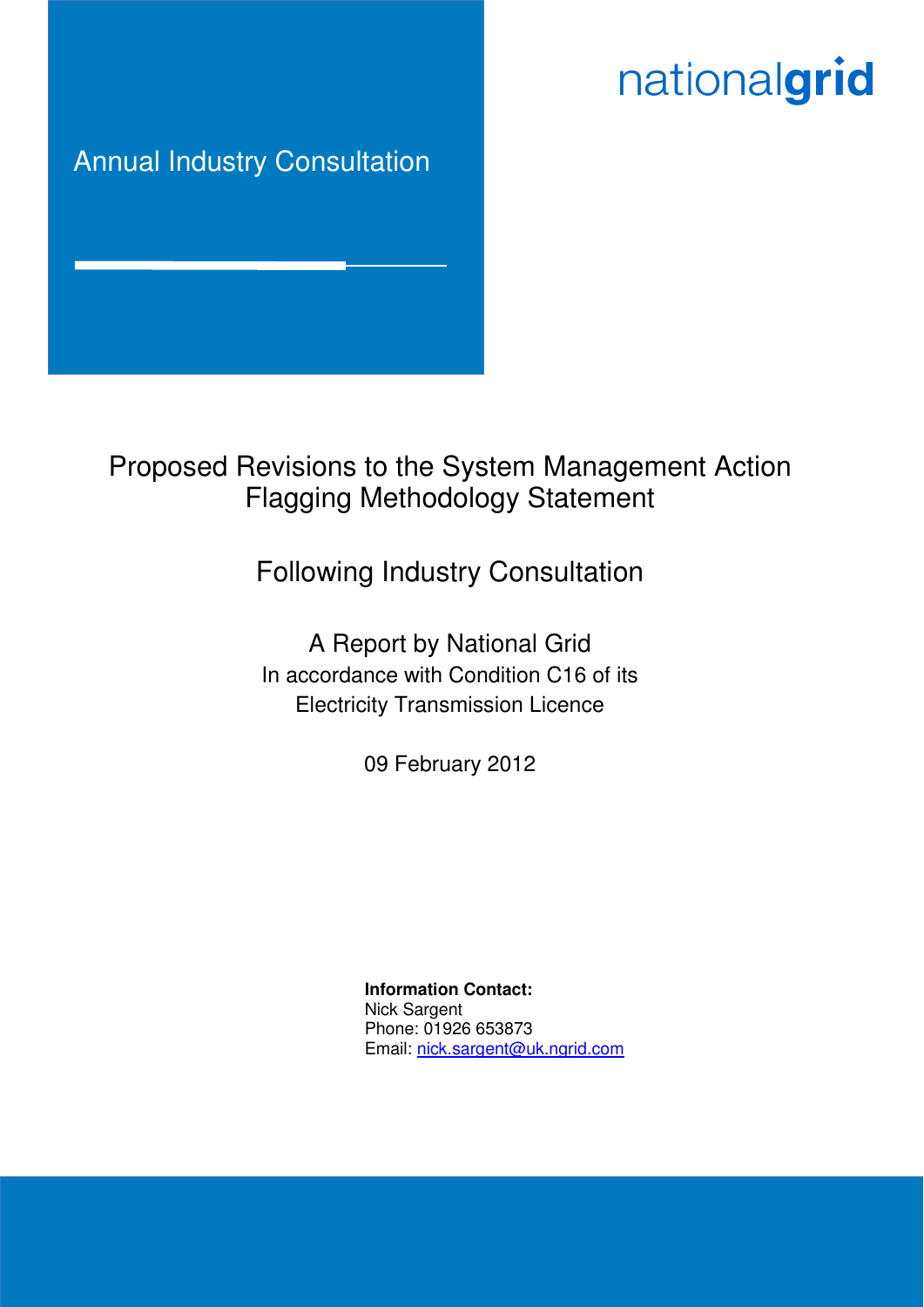## **Contents**

| $2^{\circ}$                                                             |                                                                     |  |  |  |
|-------------------------------------------------------------------------|---------------------------------------------------------------------|--|--|--|
|                                                                         |                                                                     |  |  |  |
| Annex 1 - Consultation Document (including original proposed changes to |                                                                     |  |  |  |
|                                                                         |                                                                     |  |  |  |
|                                                                         | Annex 3 - Revisions to proposed changes to the SMAF Statement (Post |  |  |  |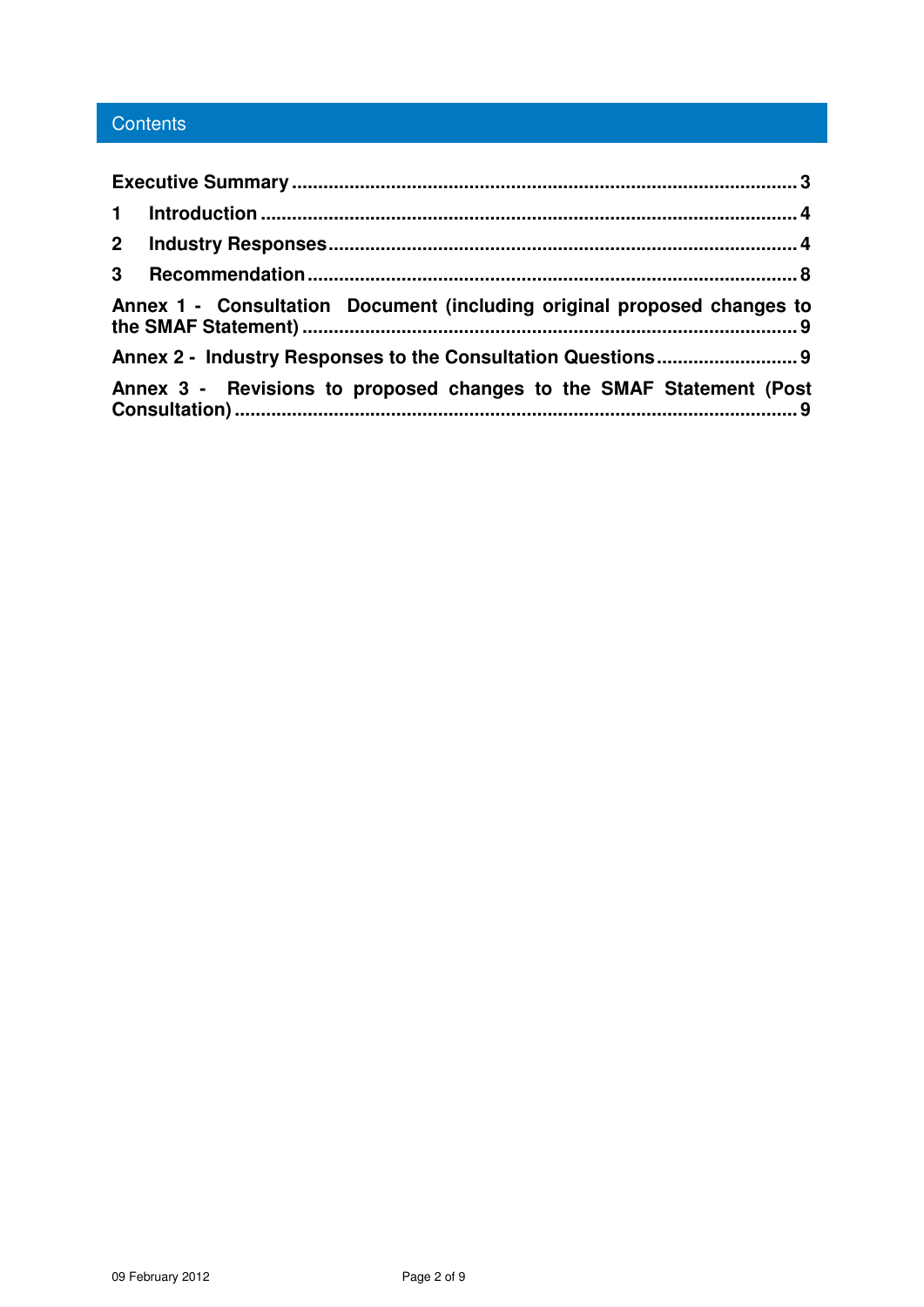National Grid has carried out an annual review of the System Management Action Flagging Methodology (SMAF) Statement in accordance with Standard Condition C16 of the National Grid Electricity Transmission Licence.

As a result of this annual review, National Grid has proposed changes to the SMAF Statement via an industry consultation document published on 23<sup>rd</sup> December 2011.

Industry responses to the consultation were requested by  $2<sup>nd</sup>$  February 2012. Three responses were received.

This report provides details of the outcome of the consultation process undertaken by National Grid.

#### **Recommendation**

Following industry consultation, National Grid recommends that the Authority approves the revised version of the SMAF Statement attached as Annex 3. This version incorporates both the revisions originally proposed by National Grid and the changes to the revisions as a result of the industry consultation.

If the Authority does not approve the proposed changes in Annex 3, National Grid recommends that the Authority approves the proposed changes in Appendix A of the consultation document. This version incorporates the changes originally proposed by National Grid.

If the Authority does not approve either of the proposed changes; the existing version of the SMAF Statement will remain in place.

Subject to approval by the Authority, the proposed changes will become effective from  $1<sup>st</sup>$ April 2012.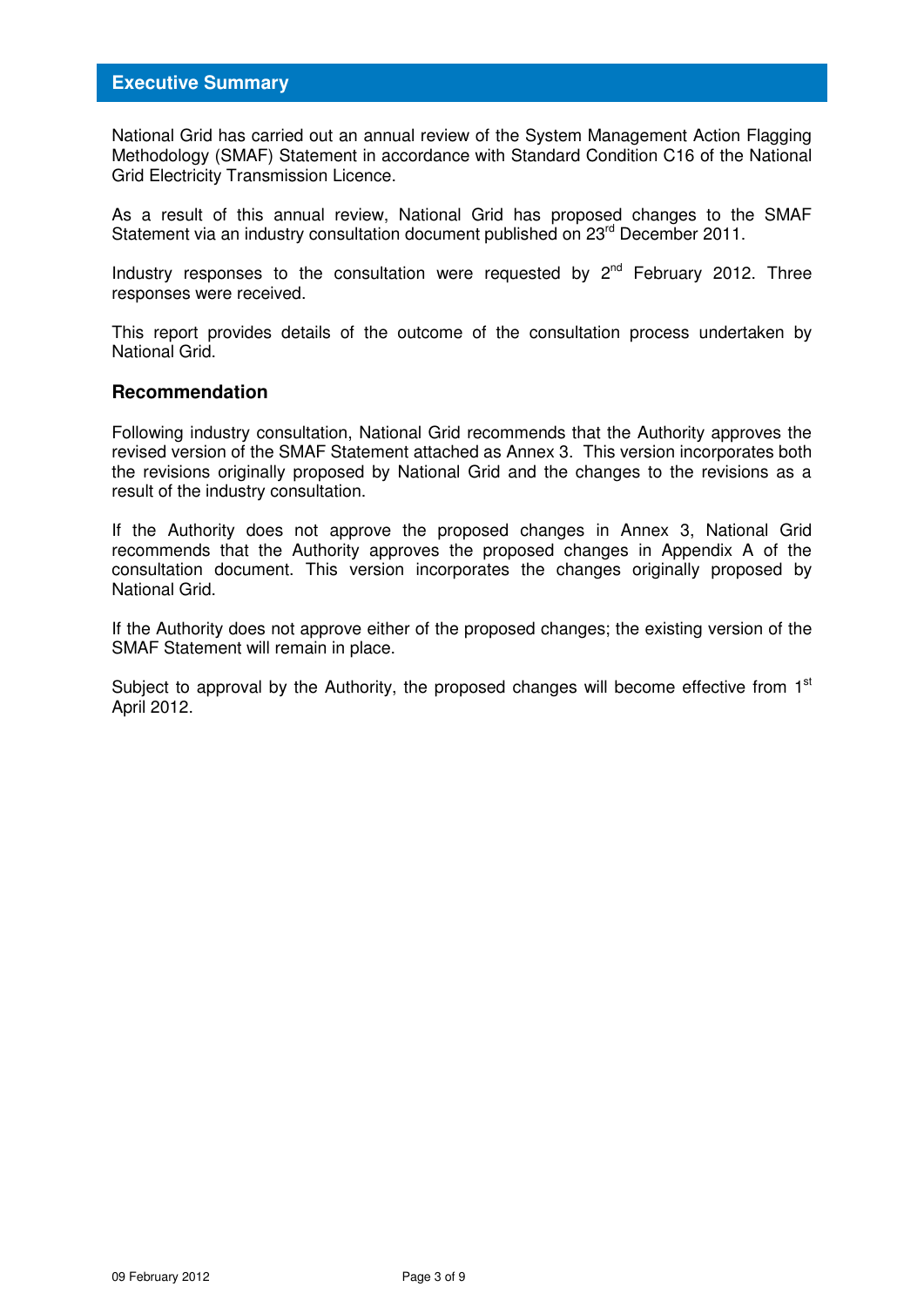### **1** Introduction

In accordance with Standard Condition 16 (C16) of its Electricity Transmission Licence, National Grid has consulted with the industry on the proposed changes to the System Management Action Flagging Methodology (SMAF) Statement.

The consultation was published on  $23<sup>rd</sup>$  December 2011 and requested responses by  $2<sup>nd</sup>$ February 2012. National Grid is then required to submit a post-consultation report to the Authority within seven days.

The consultation document is attached in the Annex to this document (Annex 1) along with the supporting, change marked SMAF Statement.

| Reference                                                             | Change                                                                                                                                                                                                                                  | <b>Comment</b>            |
|-----------------------------------------------------------------------|-----------------------------------------------------------------------------------------------------------------------------------------------------------------------------------------------------------------------------------------|---------------------------|
| Part B Section 3<br>The balancing services<br>that will be SO-Flagged | Insert:<br><b>Black Start Warming</b><br>BMUs that are warmed and run to<br>maintain black start capability should be<br>SO-Flagged, i.e. any BM Start-Up<br>instructions and BOAs sent to the BMU in<br>question should be SO-Flagged. | A new paragraph inserted  |
| Complete document                                                     | General wording and typo updates                                                                                                                                                                                                        | General document revision |

National Grid consulted with the industry on the following proposed changes:

This report provides details of the outcome of the annual consultation process undertaken by National Grid.

### **2** Industry Responses

Three industry responses were received; from IBM (UK) Limited (on behalf of Scottish Power), E.ON, and EDF.

The consultation questions and full industry responses are attached in full as Annex 2, Summary responses are included here:

| <b>No</b> | Question                                                                                                                               | <b>ScottishPower</b> | E.ON | <b>EDF</b> |
|-----------|----------------------------------------------------------------------------------------------------------------------------------------|----------------------|------|------------|
|           | Do you agree that the changes proposed to the<br>SMAF, shown in Table 1, have been implemented<br>correctly to the SMAF in Appendix A? | Yes                  | Yes  | Yes        |
| 2         | Do you agree that the changes proposed to the<br>SMAF, shown in Table 1 and in Appendix A, should<br>be made?                          | Yes                  | Yes  | Yes        |
| 3         | Do you have any other comments in relation to the<br>proposed changes to the SMAF?                                                     | No                   | No   | Yes        |

#### 2.1 **Proposed Changes**

Annex 1 contains the supporting change-marked version of the SMAF Statement issued with the original consultation. Following receipt of industry comments, further changes were made in addition to the original changes, in support of the requests to promote greater clarity of terminology, and consistency with other formal documentation. All additional changes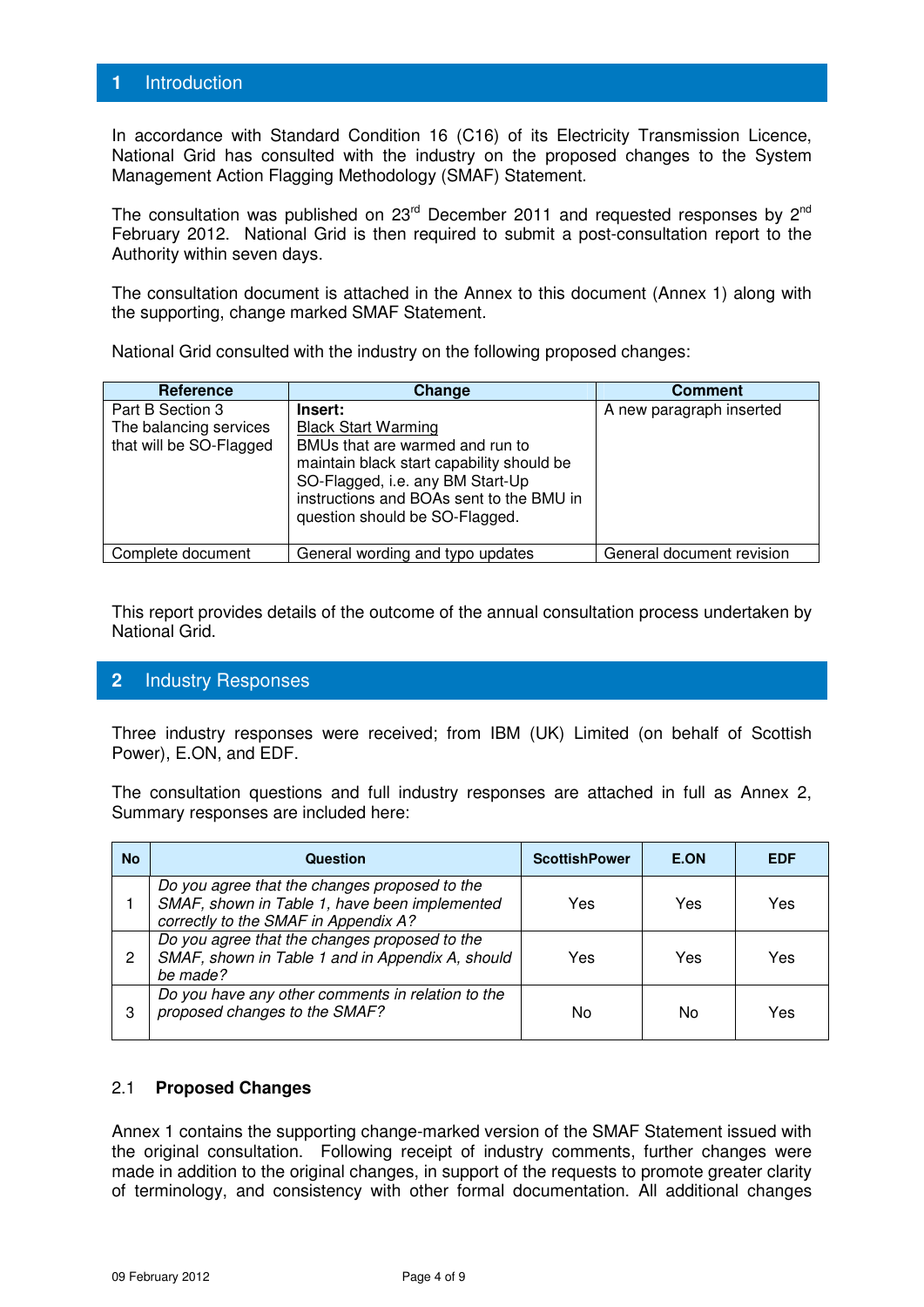have been identified as such within the document included as Annex 3 – Revisions to proposed changes to the SMAF Statement (Post Consultation).

#### 2.2 **Industry Feedback on Consultation Document**

Industry responses to the consultation questions are shown below, together with National Grid's view; only the consultation questions which provided rationale for responses are shown.

Consultation Q1 - Do you agree that the changes proposed to the SMAF, shown in Table 1, have been implemented correctly to the SMAF in Appendix A?

**Industry Response:** As this is a statement by which the SO 'flags' its actions for the sole purpose of managing the stability of the Grid system (rather than energy management) and that it is clear to us of what it indicates, we therefore agree that they are appropriate.

**Industry Response:** This appears so.

**Industry Response:** Yes, but both should be improved. The text does not accurately capture the principle and intent of the proposed change. See comments below.

#### **National Grid's View:**

National Grid notes the requirement for further clarity. Subsequent changes have been made to the SMAF Statement following comments received, details of which follow as responses to Q2 and Q3.

Consultation Q2: Do you agree that the changes proposed to the SMAF, shown in Table 1 and in Appendix A, should be made?

**Industry Response:** ScottishPower agrees that Black Start is a 'System' activity and therefore should be 'SO flagged'.

The other housekeeping changes appear appropriate.

**Industry Response:** Yes in principle, but see the comments below on the detailed text.

Black Start capability contracted by National Grid has some similarity in principle with contracted reserve, some of the cost of which **is** reflected in imbalance price through BSAD price adjusters.

However, the circumstances of Black Start actually being required are exceptional and if used contract and meter volume notifications are suspended with all physical volume subject to the single imbalance price. Therefore, the cost is effectively shared rather than being targeted on those in imbalance. Given that the cost of utilisation in earnest is effectively shared (in a Black Start situation); that the other costs of holding the capability are effectively shared (not in BSAD); and that instructions by the SO for testing capability might not be related to prevailing system imbalance, there is an argument that the costs of testing the capability should be likewise shared, considered a "system" service, SO-Flagged.

It can also be argued that all the cost of maintaining the capability of a Black Start station, including warming and running from time to time, could or should be borne by the provider of the service and reflected in the price at which the service is contracted. In that case, the SO would not be required to instruct operation for this purpose; the presumably higher contract cost would be shared (in BSUoS) and the SO-Flagging of such instructions would not be an issue.

For the plant operator, the benefit of giving responsibility for such operation to the SO is presumably that the SO takes on the cost. Hopefully from the point of view of other users this would be reflected in correspondingly reduced Black Start contract capability costs.

For a station that would otherwise rarely be warmed or run, the SO may be able to achieve additional value over that achievable by the owner, for example by optimising operation in conjunction with other system reserve or balancing requirements, compared with the value the owner might get using it for its own purposes. This suggests the SO might use testing to assist balancing or reserve holding, which in turn suggests the action could find its way into imbalance prices, despite being SO-Flagged.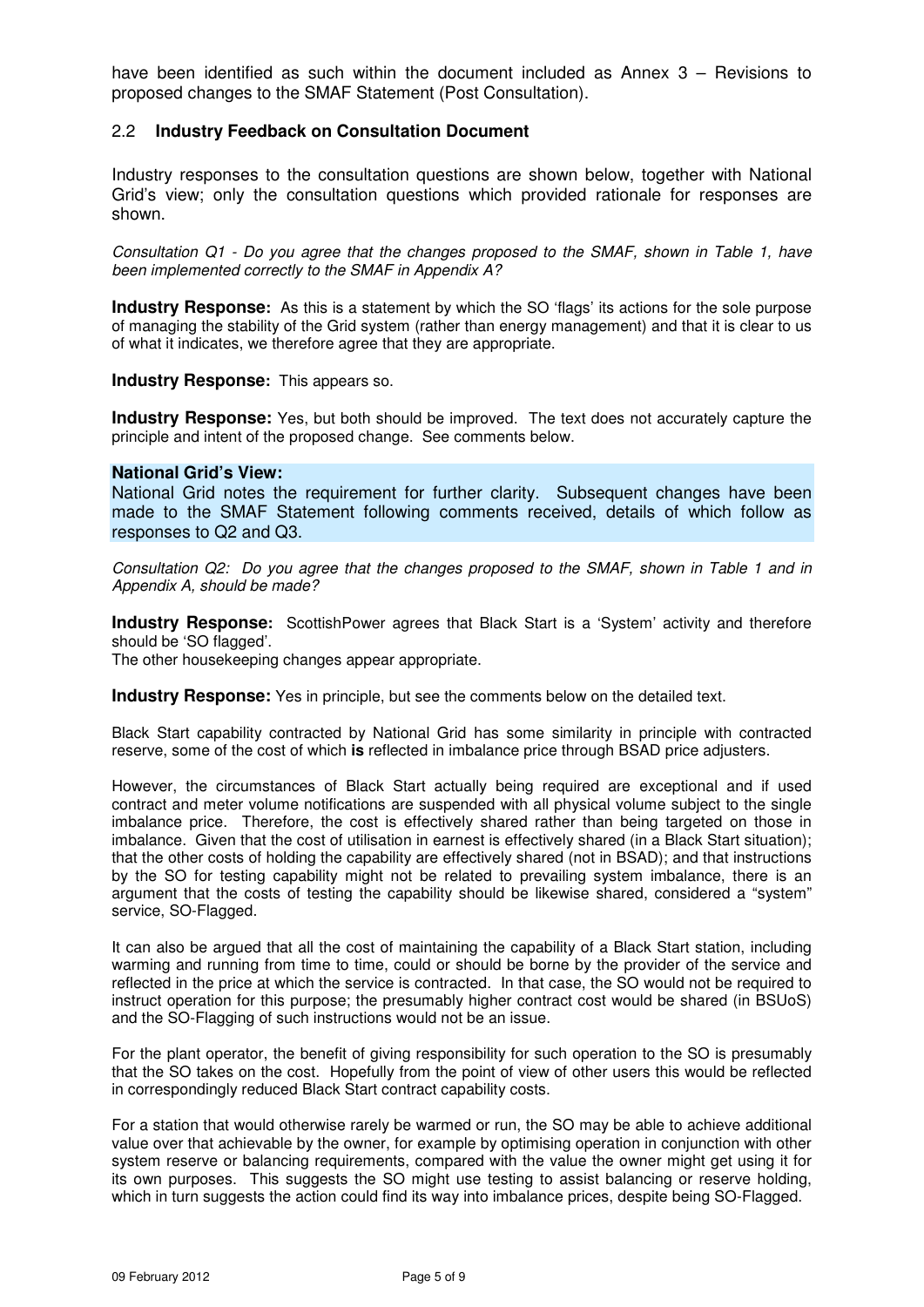Although we accept the principle of SO-Flagging for such instructions, we think the detailed wording could be improved:

Table 1 and Page 8 of the proposed revised SMAF Statement say:

#### "Black Start Warming

BMUs that are warmed and run to maintain black start capability should be SO Flagged, i.e. any BM Start-Up instructions and BOAs sent to the BMU in question should be SO-Flagged."

Although particular BM Units may be identified at certain times as being ones on which any action is to be flagged, it is not BMUs themselves that are SO-Flagged (see step 8 on page 15). Instructions to BMUs do not include SO-Flag information. It is the actions requested by the SO and reported in BSAD that might be flagged. In the case of BM Start-Up instructions, the "option fee" component might or might not be flagged. If it is SO-Flagged, the BSAD methodology says it will not be included in the Buy Price Adjuster (BPA) calculation, and it is not clear whether it would be reported at all. In the case of subsequent energy actions arising from a BM Start-Up instruction, these will presumably be reported, whether SO-Flagged or not. This text should be clarified, and should specify whether or how the SO-Flag for the actions associated with a BM Start-Up would be reported.

Also, there could conceivably be circumstances where plant could be warmed for the purpose of testing Black Start capability but is subsequently utilised for normal balancing, in which case the cost of the normal balancing action should not be SO-Flagged. The text should be clear that only actions specifically to maintain black start capability should be SO-Flagged, and that a normal balancing instruction following warming-only for black start capability should not be SO-Flagged.

#### **National Grid's View:**

As a consequence of the comments made, National Grid has reworded the original proposed change to the sentence on page 8 of the SMAF Statement to:

"BOAs issued to BMUs that are warmed and run to maintain Black Start capability should be SO-Flagged. For the avoidance of doubt, all BM Start-Up instructions including, instructions associated with Black Start warming are accounted for within the Balancing Services Adjustment Data (BSAD) Methodology Statement."

The respondent also refers to circumstances where plant could be warmed for the purpose of testing Black Start capability, but is subsequently utilised for normal balancing. The respondent considers that the text should be clear that only specific actions taken to maintain Black Start capability should be SO-Flagged.

National Grid does not consider that additional clarification is required to identify that only those actions taken for System reasons will be SO-Flagged. The circumstances described apply equally to plant instructed for Transmission Constraint purposes (and SO-Flagged) and subsequently used for normal energy balancing (and not Flagged). We consider that the introduction to the SMAF Statement and Part B, Background to SO-Flagging, identifies clearly that only System actions will be flagged.

Consultation Q3: Do you have any other comments in relation to the changes proposed to the SMAF?

**Industry Response:** On page 7 of the change marked text: "There is one form of emergency action that will always be classified for system management reasons and will consequentially always be SO-Flagged –

emergency deenergisation instructions." Suggest "...classified as being for system management..." instead of "… classified for system management reasons…"

#### **National Grid's View:**

National Grid supports the request for clarity and has made the following revision following comment:

Page 7: Reworded to "classified as being for system management".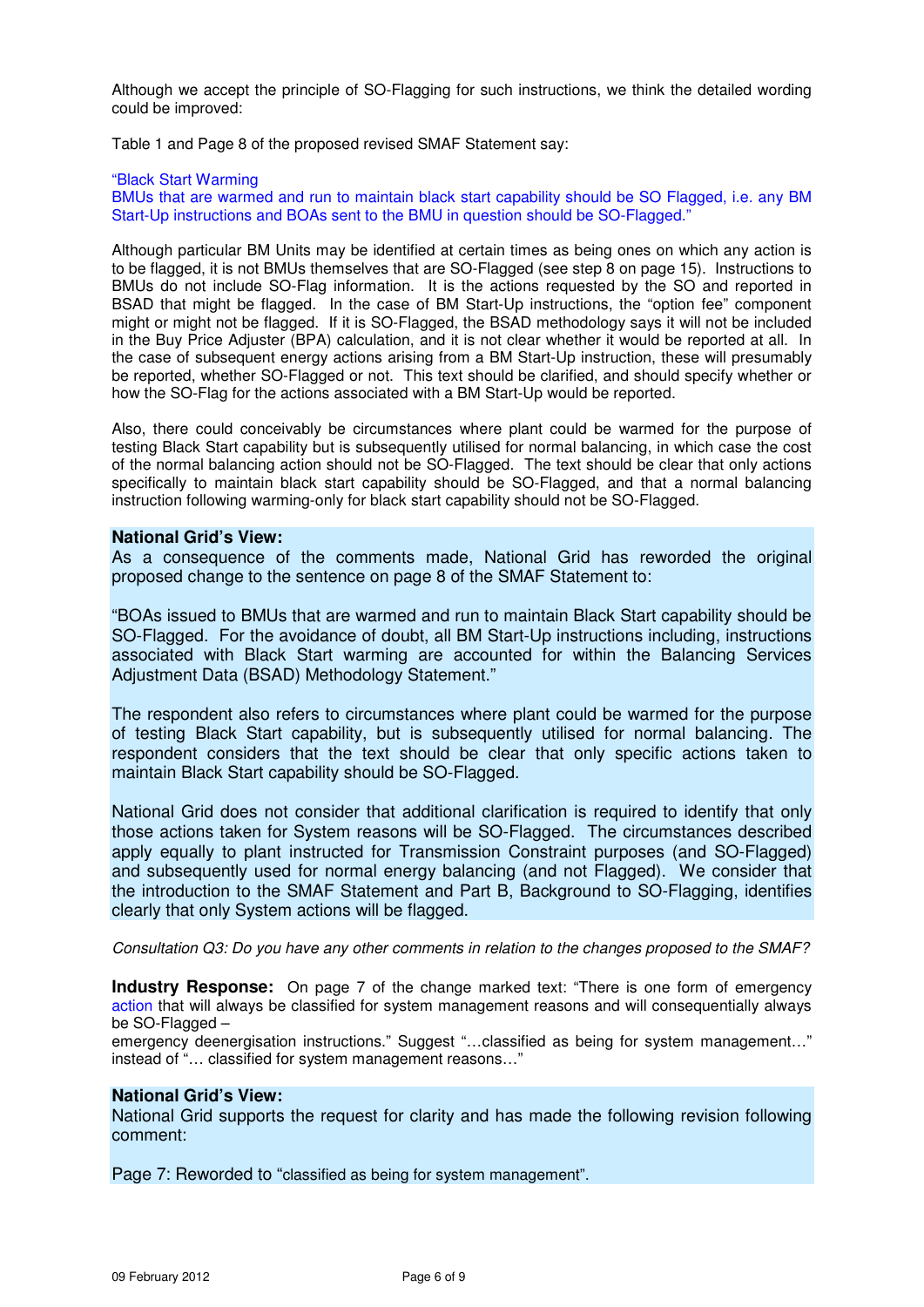#### **Other detailed comments on the text of the SMAF Statement.**

We have other detailed comments on the text of the SMAF Statement:

Page 5: "However, in summary, transmission constraint occurs when there is a limit on the ability of the national electricity transmission system, or any part of it, to transmit the power supplied onto the national electricity transmission system to the location of demand."

We think it would be more accurate to say "... when there is a limit on the ability of the national transmission system to transmit the power that participants wish to deliver to, or offtake from, the system at particular locations". This avoids an interpretation that a constraint is a limit on the ability of the system to accommodate consumer demand.

#### **National Grid's View:**

National Grid considers that the wording related to transmission constraints is a reflection of the wording outlined in the Transmission Licence. For consistency with the Transmission Licence, it is not appropriate to change the definition of licence related terms in the SMAF Statement.

Page 6: "All Bid-Offer Acceptances (BOAs) taken within the Balancing Mechanism (BM) in relation to Balancing Mechanism Units (BMUs) will be considered to determine whether they were used for system management reasons"

Comma required after "considered".

Page 7: "costs associated" should be "associated costs". Should this be "associated option fee costs" to distinguish from total costs?

Page 7/8: "emergency instructions", "emergency deenergisation instruction", "system to generator operational intertripping" are defined terms under the CUSC and Grid Code: should they be capitalised" like other defined terms?

Page 9: "Whether such balancing services are SO-Flagged will be contained within the BSAD and submitted in accordance with the BSAD methodology statement."

The sentence could be misinterpreted to suggest that the determination of the flag could be made in the BSAD methodology. This interpretation would be avoided if the sentence were to say "Information on whether or not such balancing services have been SO-Flagged …"

Our understanding is that the SMAF is intended to describe the criteria for whether or not actions will be SO-Flagged, and the BSAD is intended to describe how actions and flags are reported, specifically for use as adjustments in the determination of imbalance prices under the BSC.

#### **National Grid's View:**

National Grid notes the request for clarity of some sections of wording. These sections, which do not reflect wording within the Transmission Licence, have been revised following above comment.

Page 6: comma added

Page 7: wording changed to "associated costs"

Page 7/8: defined terms capitalised

Page 9: wording changed to "Information on whether or not such balancing services have been SO-Flagged"

Page 12: "A transmission constraint is defined as: any limit on the ability of the national electricity transmission system, or any part of it, to transmit the power supplied onto the national electricity transmission system to the location where the demand for that power is situated, such limit arising as a result of any one or more of.. "

As for the comment above on the meaning of "transmission constraint", we don't think this describes transmission constraints well. It suggests that power is supplied onto the system, but might not be able to be transmitted to the demand for it because of system limitations. Because electricity cannot easily be stored, and in any case is not stored on the transmission system itself, this is not correct. We think there are two types of electricity transmission constraint: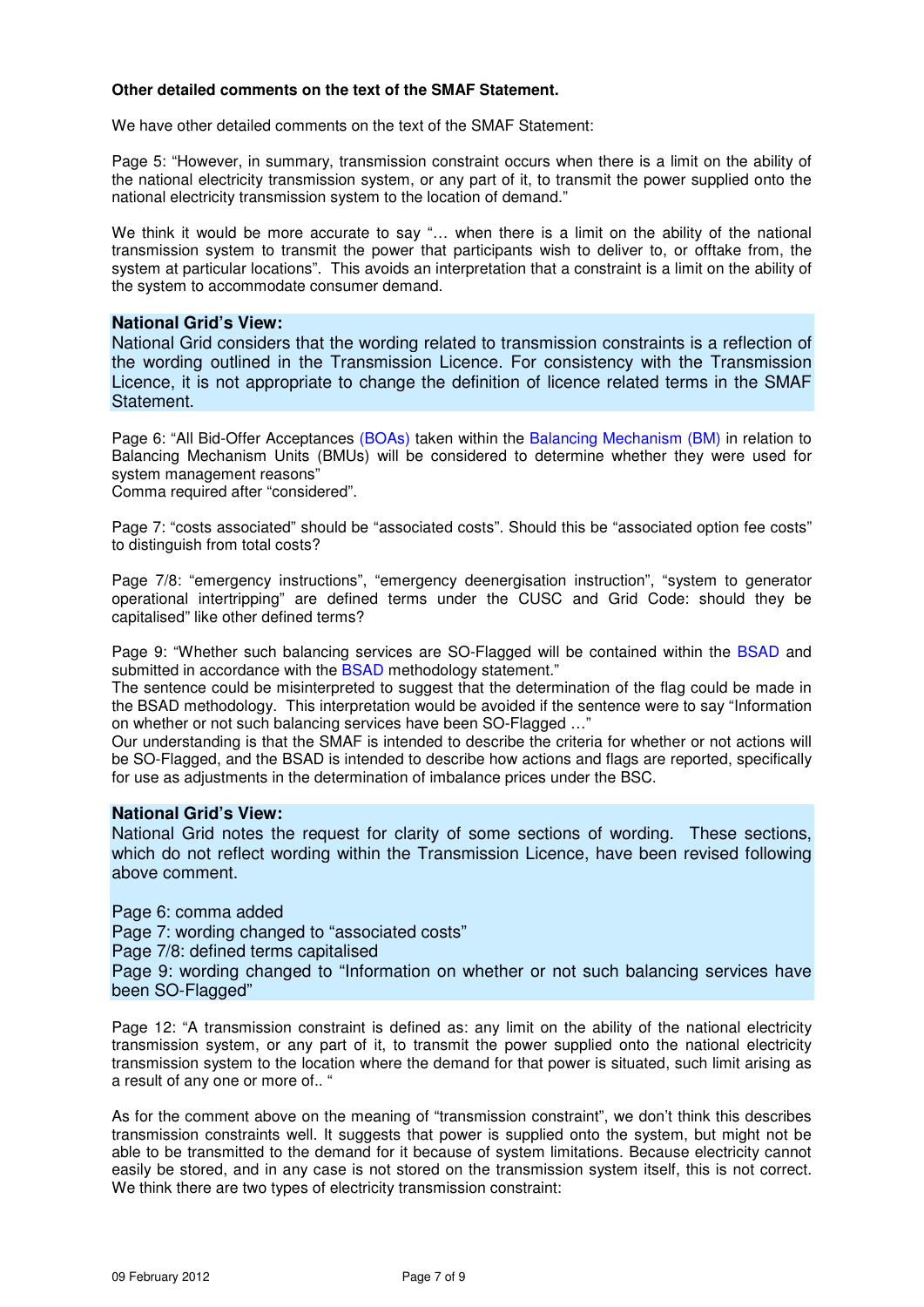- 1. The transmission system simply cannot accommodate the demand for electricity from it, regardless of where electricity is delivered to it. The system is designed to avoid this absolute limit, which would result in reasonable demand not being met. This is not the usual meaning of a constraint. Demand Control is used in the rare situation where, for whatever reason, the transmission system is unable to support demand on it, as well as the separate situation of insufficient generation to meet demand. But historically Demand Control is not in itself usually considered a constraint action.
- 2. The transmission system cannot accommodate the preferred delivery and offtake flows, and their location, of its individual users together with the preferred balancing actions of the SO, but can accommodate demand by means of a different mix of delivery and offtake flows and their location. This is the usual form of a constraint, where preferred delivery flows, and to a lesser extent offtake flows, might have to be varied to meet constraints on particular parts of the system in order to meet demand using a different pattern of flows.

This could be captured by a different definition:

"A transmission constraint is defined as: any limit on the ability of the national electricity transmission system, or any part of it, to transmit the preferred delivery and offtake flows of its users at particular locations and the preferred balancing actions of the System Operator. A different mix of delivery and offtake flows and their location, managed by the System Operator, can usually alleviate such constraints. Such a limit can arise as a result of one or more of: …"

#### **National Grid's View:**

National Grid considers that the wording related to transmission constraints is a reflection of the wording outlined in the Transmission Licence. For consistency with the Transmission Licence, it is not appropriate to change the definition of licence related terms in the SMAF Statement.

#### **3** Recommendation

National Grid notes the support given by the industry respondees to the proposed changes to the SMAF Statement and has carefully considered each of the responses to the changes proposed by National Grid within the consultation. National Grid has provided its views at the end of each relevant subsection in Section 2.2.

As a result of the industry responses, National Grid has, where appropriate, revised the proposed changes to the SMAF Statement. The revised SMAF statement is attached in the Annex to this report (Annex 3). These additional changes have been shown after "accepting" the initially proposed revisions.

National Grid recommends that the Authority approves the proposed changes to the SMAF Statement, attached as Annex 3.